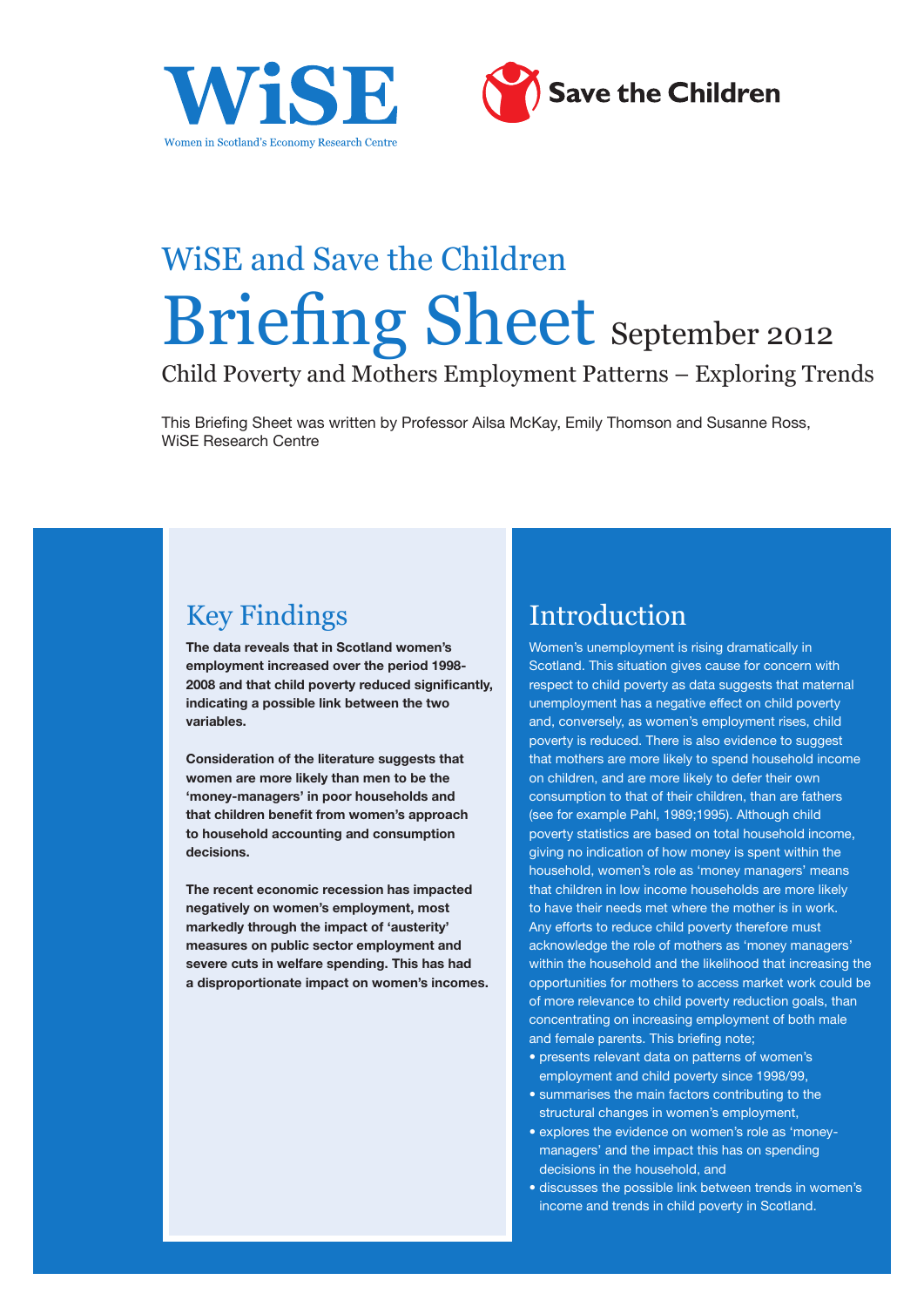# Scottish Labour Market: A Gendered Picture

The demographic composition of the Scottish labour market has changed dramatically over the last few decades. Currently around 2/3 of women are in paid employment (ONS, 2012a) which is a significant increase from the 1970s where only around 42% of UK women worked outside the domestic realm (Hogarth et al, 2009). In contrast, male employment has continued to experience a gradual decline from 94.9% in 1970s to 76.1% at present (ONS, 2012a). Increases in female labour market participation have been facilitated mainly by economic restructuring and deindustrialisation, which has seen huge increases in the use of non-standard forms of employment such as part-time, temporary and casual employment contracts, as well as changing social attitudes to women's socio-economic role. However, women are still more likely than men to have primary caring responsibilities, thus they are more likely than men to work part-time or have some form of flexible working arrangement. This is in contrast to the employment patterns of men, the majority of whom (89%) still work in traditional full-time positions in the paid labour market (ibid).

Furthermore, the types of jobs undertaken by women are often distinctly different from that of men. This is a direct result of an array of different social pressures and burdens influencing the employment opportunities and decisions of both men and women, including most significantly stereotypical assumptions about their respective interests and capabilities. That is, female and male employment tends to be concentrated within occupations traditionally related to their gender, and views on their role within society. As a result female employment clusters around the 'softer' caring, teaching and cleaning sectors. These 'perceived' lower status and subsequently lower paid jobs tend to be viewed as 'feminine' work and not suitable for the greater part of male employment (Perrons, 2005) Thus occupational segregation features as a key characteristic of modern labour markets with an associated tendency for the market to consistently and persistently undervalue the jobs that women do.

Within a Scottish context, occupational segregation is a significant and persistent feature of the labour market. The actual distribution of workers by gender across sectors indicates the influence of gender-based stereotypes in informing occupational choices and career paths:

- 82% of those employed in personal services are female,
- 8% of those employed in skilled trades are female,
- 64% of those in managerial or senior positions are male despite the fact that 45% of those employed in professional occupations are women, and
- 79% of those employed in administrative and secretarial occupations are female. (Scottish Government, 2010:6)

Given these patterns of occupational segregation and the types of work women find themselves clustered in, it is not surprising that women are around twice as likely as men to work within the public sector in Scotland. Four in every ten women works within the public sector in comparison to only two in every ten men (ONS, 2012b). Within the Scottish public sector workforce women are the majority in early year's education and childcare (98%); health care (80%) and local government (67%) (ONS, 2012b). As indicated from the data presented above occupational segregation occurs on two levels – horizontal and vertical. Horizontal describes how men and women dominate across particular occupations and vertical refers to the unequal distribution within occupations in that women are more likely to be in junior grades with men dominating in the board room. In considering the public sector in Scotland evidence of both forms of segregation exists. For instance, in spite of numerical dominance, women remain under-represented in managerial and leadership positions in the National Health Service and in teaching.

The traditional undervaluation of women's jobs and their under-representation in managerial and executive positions underpins Scotland's gender pay gap. The gender pay gap in Scotland is currently 11%, although, overall women's earnings increased in the period 1998/99 to 2008/09 (ONS, 2011). However, women's position within the labour market is more precarious primarily because they work flexibly, are more likely to be in temporary or part-time employment and/or are segregated in low-pay occupations (Rake, 2009). Women, therefore, are less likely to have built up any savings, resulting in less resilience to weather tough economic conditions and putting them, and their families, at greater risk of increased poverty (US Senate, 2008; Harding, 2009; Seguino, 2009).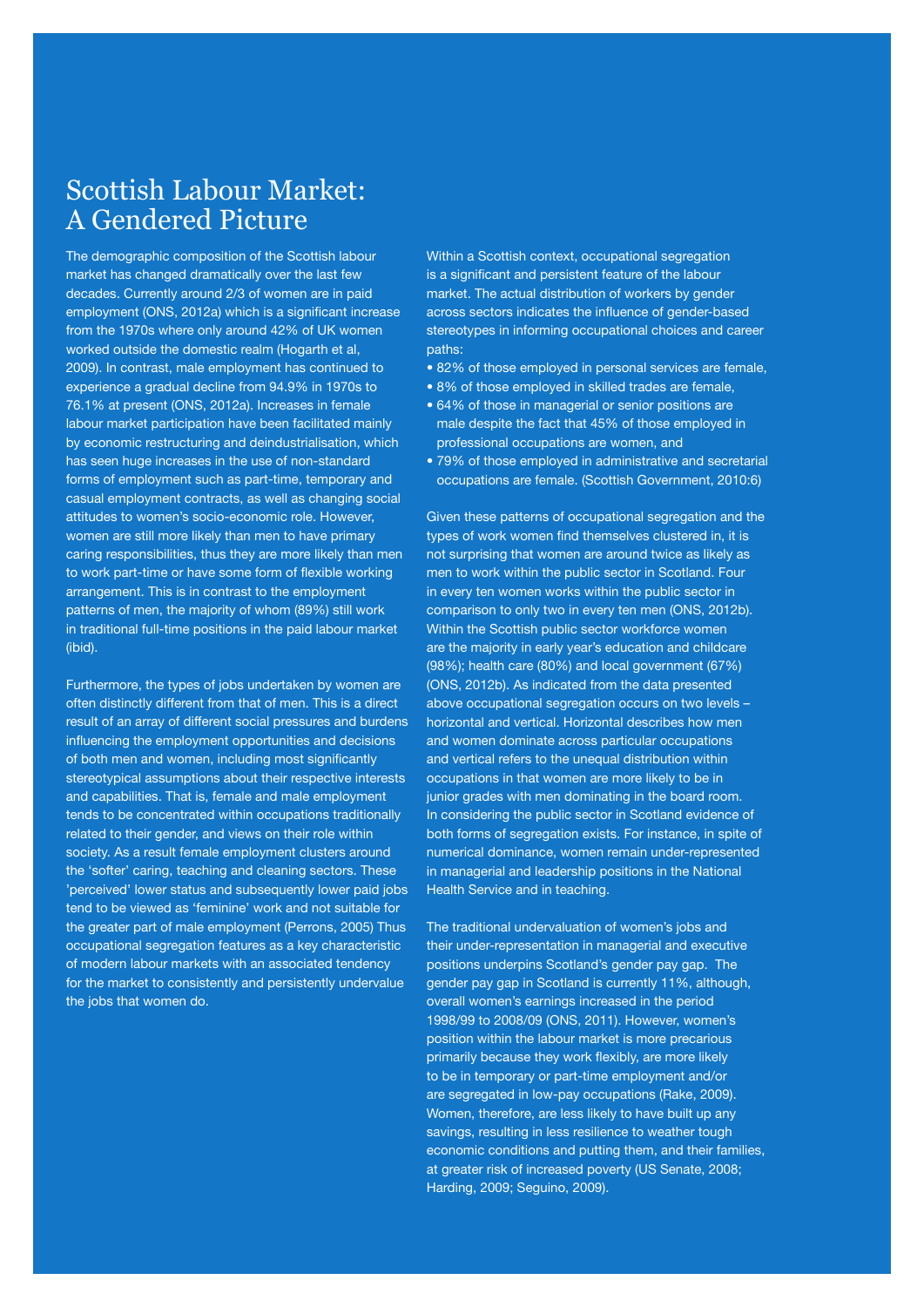#### Women's Employment & Child Poverty: A Possible Link?

Pre-recession employment rates for women in Scotland were generally higher than UK rates and have experienced a sharper increase over the period 1998-2008 as Figure 1 shows. Women's employment in the UK dipped from 2005 and remained lower until 2007 when it experienced a slight increase. In contrast, Scottish women's employment also dipped in 2005 but has seen a steady increase at a much faster rate to 2008.

#### Figure 1: Women's Employment in Scotland 1998-2008



#### *(Source: ONS,2012a,,2012c)*

Analysis of this period in more detail (Figure 2) shows that women's full time employment initally increased steadily from 2004/05, but then declined sharply from the beginning of the economic recession in 2007/08.

#### Figure 2: Women's full time employment in Scotland 2004 - 2011





Perhaps as a consequence of the loss of full time jobs for women, the trend in women's part time has been a steady overall increase from 2004 to 2011 (see Figure 3). A shift from full time to part time employment since the economic recession indicates less economic security for women and a potential loss of income.

Figure 3: Women's part time employment in Scotland 2004 - 2011



#### *(Source: ONS,2012a),*

Figure 4 indicates a sharp 'spike' in the incidences of women with second jobs around the time of the economic crisis 2007/08 which settles to 2004 levels by 2011. This may be indicative of a move by women to secure two or more part time jobs to maintain income levels as full time employment is being lost in the wake of recession.

Figure 4: Female workers in Scotland with second jobs: 2004-2011





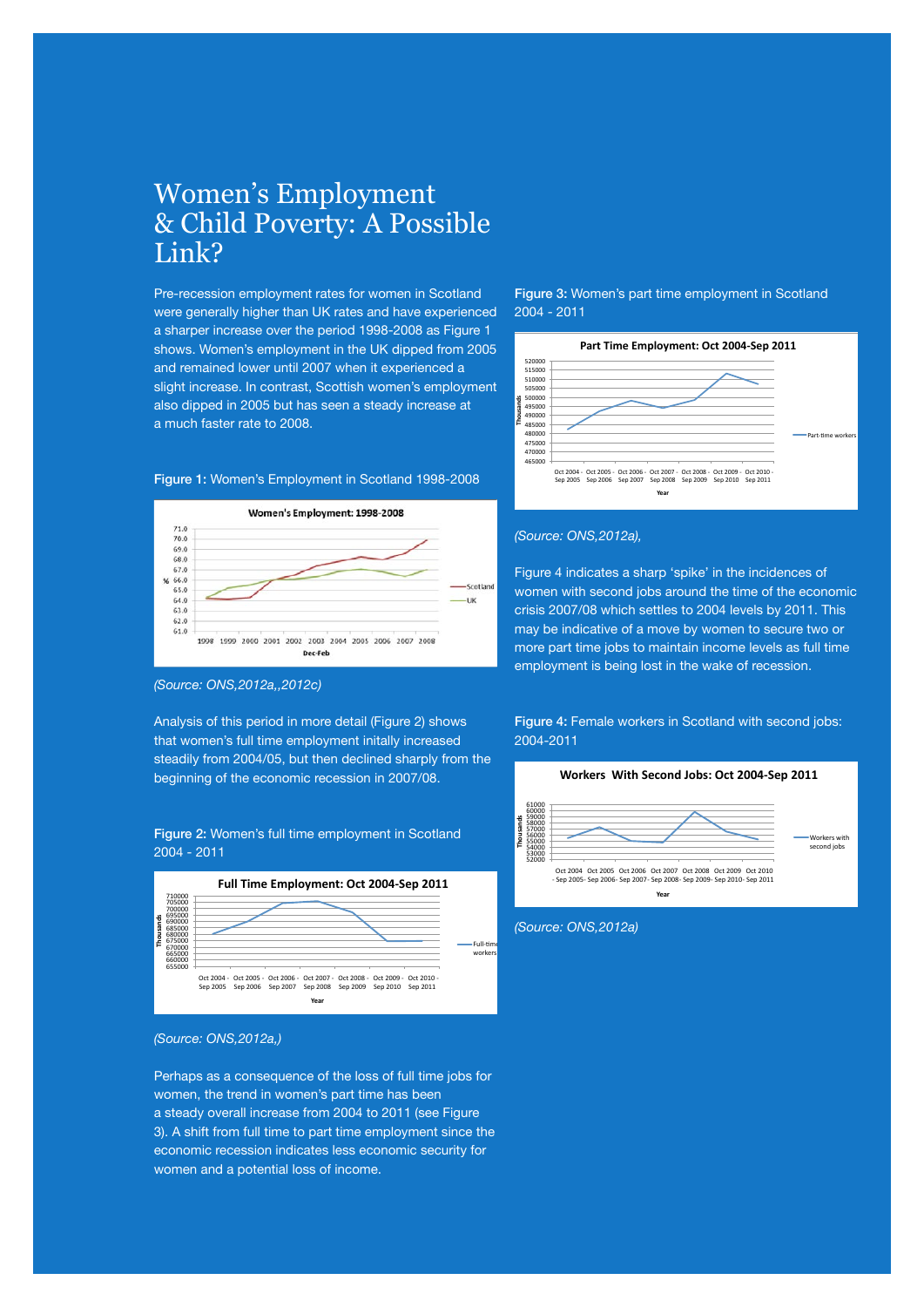Comparing women's employment levels for the decade 1998-2008 alongside various measures of child poverty shows an inverse relationship between the two variables i.e. they move in the opposite direction (see Figure 5) indicating a possible correlation. As women's employment continued on an upward trend to 2008, the incidence of child poverty across all tier 1 to 3 measurements reduced. However, entering the recessionary period of 2008/09, women's employment in Scotland starts to experience a gradual decline; whereas the proportion of children in absolute and relative poverty and those in material deprivation and low income combined remains fairly stable indicating that child poverty may not yet be affected by the reduction in women's employment.

Figure 5: Women's Employment in Scotland and Child Poverty 1998-2010





However, there is sufficient existing evidence to indicate that women do respond in very different ways to men as a result of reductions in resources within low income households. These differences could impact on the lived experiences of children in those households and thus it is a crucial factor in any attempt to establish a link between women's employment patterns, and thus their access to a whole range of resources including time, money and child care, and child poverty. Therefore in considering possible links between labour market participation of mothers and child poverty, how money is managed within households is a key variable.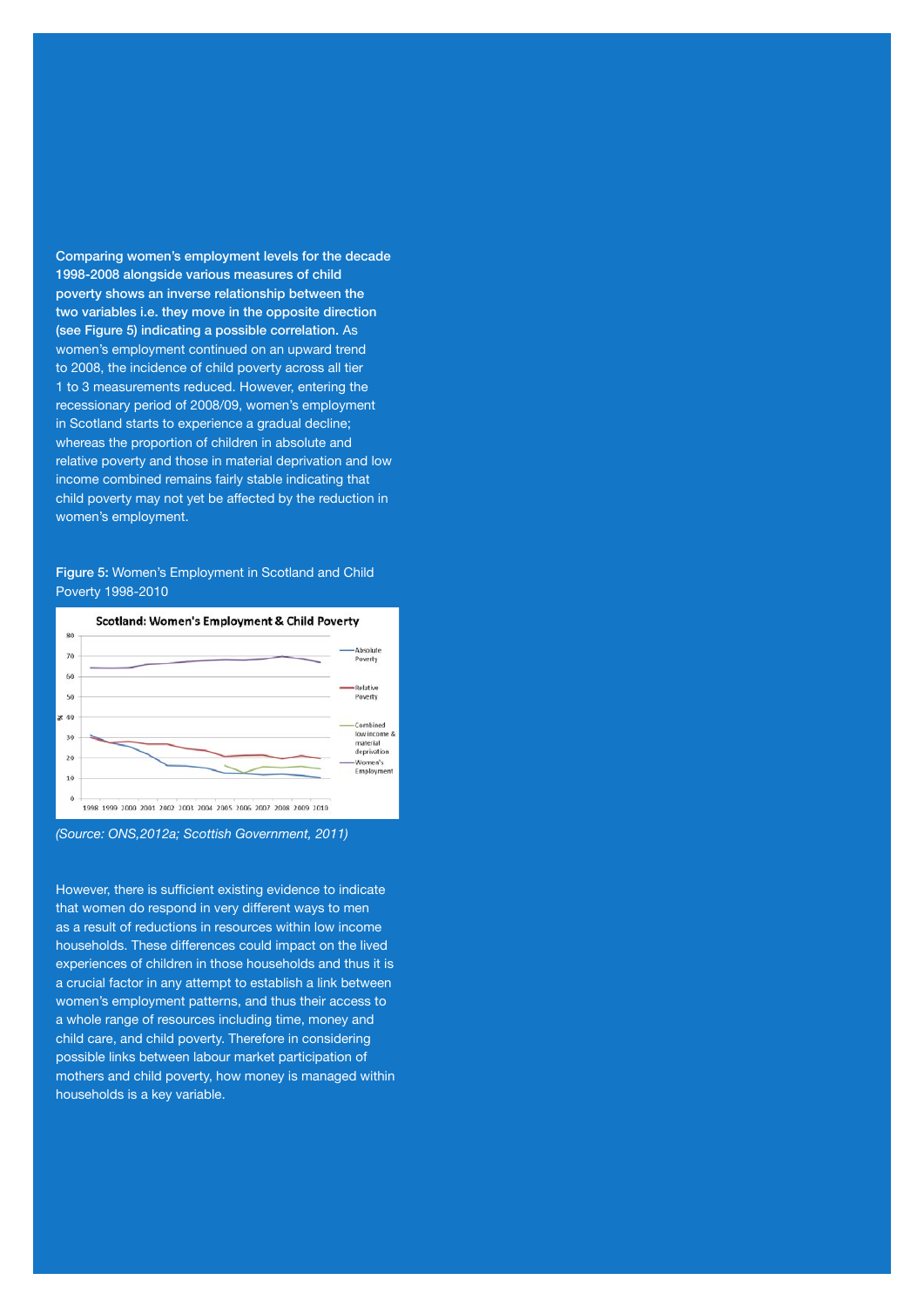### Money Management – a women's role?

Decisions regarding what will be purchased, what will not be purchased and who will benefit from both personal and collective spend on a daily basis will ultimately determine the welfare of all members of the family unit, particularly children. Gender differences present as a key variable in influencing who makes such decisions and how they are managed within the household.

Managing household finances involves negotiating a range of competing demands for resources on a recurring basis. Questions regarding how resources within households are managed, who controls that management process and whose needs should be and/or are prioritised in the allocation and distribution process are determined by a host of complex socioeconomic factors. Studies focused on exploring financial management amongst married couples have revealed a range of very diverse management systems influenced by both source and levels of income as well as cultural differences (see for example Pahl, 1989, 1995 and Wilson, 1987).

Within that literature there is evidence that women have very different spending preferences from that of men, for a variety of reasons. Of particular relevance in this context is that women as 'managers' of household budgets prioritise spending needs on a household rather than individual basis, particularly in low income households.

In practice, women are actually more family focused than men in their spending: they are more willing to make sacrifices when money is short, they claim less for their own spending, and they devote a higher proportion of their earnings to spending on children (Pahl, 1995:375).

Thus, overall levels of income and income source are prime influencing factors in determining roles and responsibilities with respect to patterns of household money management and women tend to assume the responsibility for 'making ends meet'. Why mothers unilaterally act as money managers when income is low can be in large part attributed to traditional values and beliefs about the role of women within the family unit;

"…there is a greater need for close surveillance of spending where income is low, and as a result there is a high probability of unitary control. The woman's traditional association with the domestic sphere, and the priority commonly attached to food, fuel and accommodation, make her the most likely candidate ." (Morris, 1990:111).

"That is, women acting as wives and mothers are viewed primarily as domestic managers, responsible for the care of dependants and the efficient functioning of the household on a daily basis. With respect to lone parent households, the majority of which are female, it is of course the case that women have sole responsibility for managing limited household resources. Thus, in households where money is scarce, prioritising needs and dealing with conflicts over competing demands is a feature of daily life. The pressure of which contributes to the situation whereby women often bear the burden of making the necessary individual sacrifices to ensure that the needs of the household are met."

(Pahl, 1989:178; Parker, 1992, Payne, 1991).

If patterns of control over and, management of household resources, are complex processes, heavily influenced by gender relations, the perceived notion that accessing paid work will necessarily benefit all members of the household is brought into question. As Pahl argues;

" Where wives control finances a higher proportion of household income is likely to be spent on food and day-to-day living expenses than is the case where husbands control finances; additional income brought into the household by the wife is more likely to be spent on food than additional money earned by the husband. These results have important implications for all who are concerned about the living standards of children, about the employment of women and about tax and social security policies which affect families." (Pahl, 1989 :152)

If, as the reported research suggests, women living on low incomes demonstrate spending preferences that are family determined, then it is clear that any child poverty reduction strategy should support increasing access to paid work for mothers as this is likely to have the biggest impact of outcomes for children. This includes affordable and accessible childcare, particularly for those on low incomes (see Save the Children Scotland, 2011). However, the recent economic recession and 'recovery' measures have had a negative impact on Scottish women's access to employment. This will inevitably impact on child poverty in Scotland.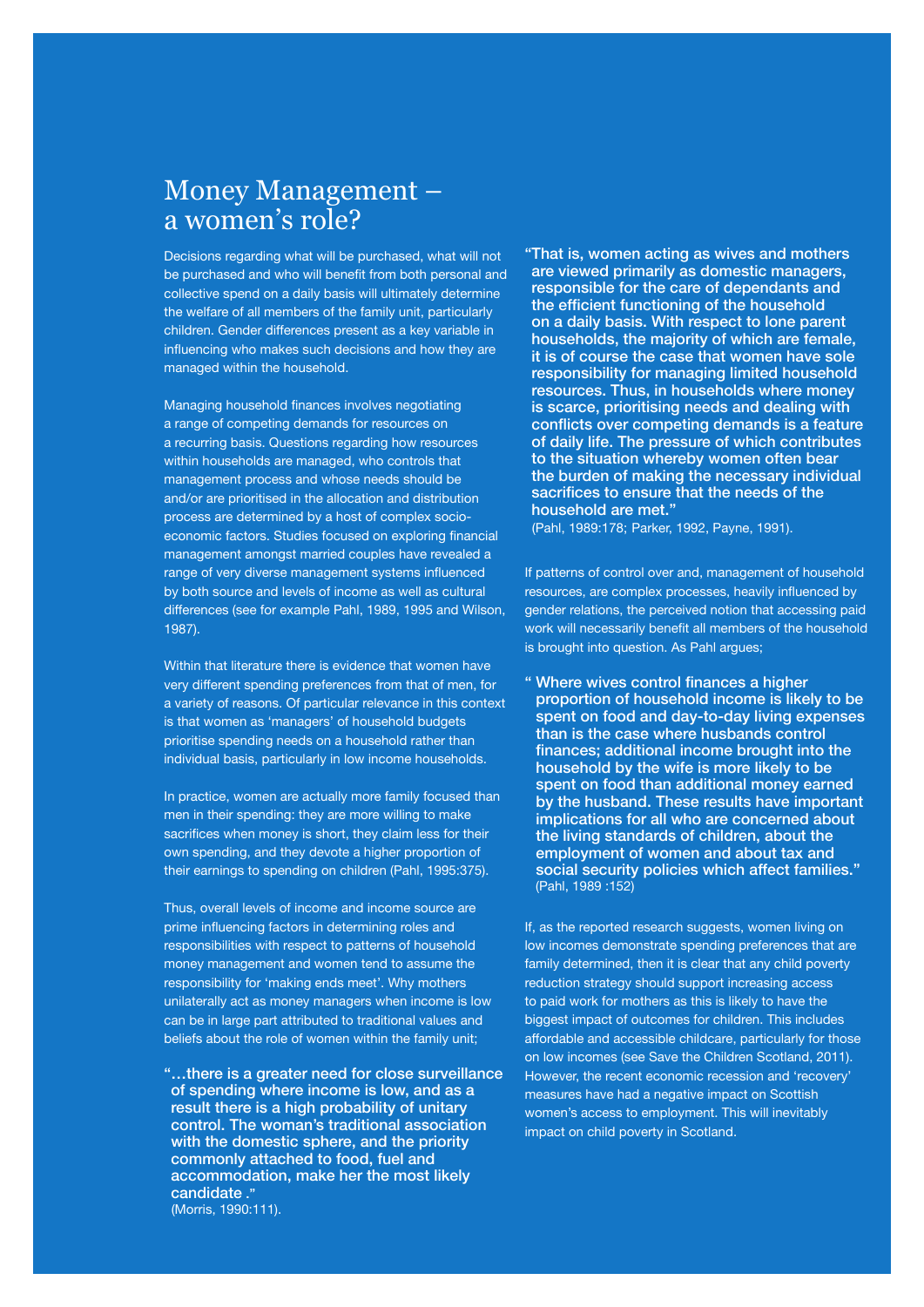### Recession and recovery: impact on women and children

The UK officially entered recession in the third quarter of 2008 triggered by the global financial crisis, with Scotland following later in the fourth quarter. First round impacts of the recession were felt mainly in male-dominated industries, such as construction, production and finance sectors. Previous recessions have seen women being relatively well protected from the impact of immediate job losses due to their dominance within particular sectors, such as education and health care, making them less vulnerable to the effects of the economic cycle. However this current recession has hit sectors across the whole economy (TUC, 2009). There was a marked decrease in Scottish women's employment between January-March 2008 (pre-recession levels) and January-March 2010 (recovery phase) of -3.1%; more than twice the decline experienced over the same period at a UK level (-1.4%). Following the recession, women's employment in Scotland started to progressively increase to near prerecession levels up to July-September 2011. However following this date, women's employment in Scotland appears to have taken an alarming twist. More recently, the sharpest fall in women's employment from July – September 2011 to October – December 2011 saw a decline of 32,000 women's jobs, meaning women were losing their jobs at a rate of on average 352 per day. This has been the largest quarterly decline for women's employment throughout the whole recession and recovery period in Scotland.

Pre-recession, women's unemployment in Scotland was fairly stable at 4.2%, however following the effects of recession and recovery this has now doubled rising to 8.3% currently; the highest since late 1994 (ONS, 2012a). It is worth noting however that the largest increase in women's unemployment occurred more recently from July – September 2011 (6.4%) to October – December 2011 (8.4%), rather than immediately following the onset of the recession.

The reduction in availability of full-time jobs, following the downturn, has seen a steady increase in the number of men working part-time. Pre-recession to present, this has increased by 21% compared to a parallel rise of 0.2% in the number of women working part-time. This is reflected in the reasons given for working part-time, which have been increasingly due to lack of full time opportunities.

Many observers have reported that it is the recovery phase, and associated programmes of fiscal consolidation, which will have hugely disproportionate impacts upon women, making them and their families worse off. Indeed, the current UK coalition government have continued to express a commitment to imposing a period of austerity on public finances and the ramifications of these decisions are now being felt across Scotland through tax, welfare and funding cuts. Consequently, female dominance within the public sector puts women in an increasingly vulnerable position. Adding to tax and welfare changes; the very real prospect of mass public sector redundancies; rising inflation and rising food and fuel costs, there are likely to be long term devastating consequences on living standards and economic viability for a large number of families, in particular single lone parents.

Projections by the Institute for Fiscal Studies for 2012-13, although at a UK level, predict that as a result of welfare reform and spending cuts, measures of absolute and relative child poverty are likely to increase by between 1.7 and 2.2% as a direct result of changes to tax and benefit policy as well as a reduction in the entitlement for housing benefit (IFS, 2011). This analysis doesn't take account of maternal employment patterns and could therefore actually underestimate the impacts of recession on child poverty. This worrying prediction confirms the possible link between women's employment and reductions in child poverty but in reverse; as women's employment decreases, and their income is eroded through cuts in welfare spending, Scotland's children become more vulnerable to poverty.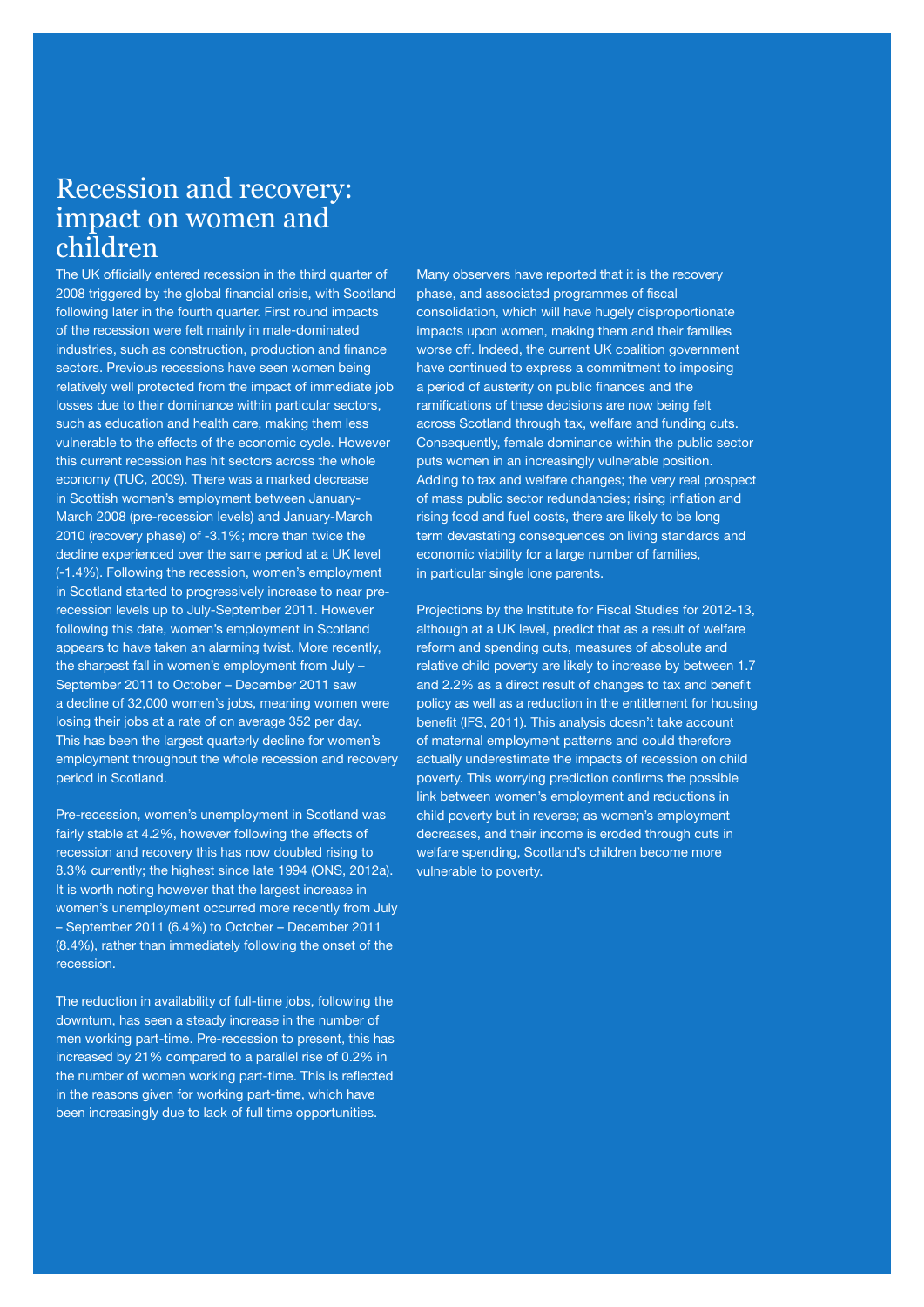# Concluding Remarks

This briefing note has aimed to explore the possible link between women's employment and reductions in child poverty over the period 1998/99 up until the recent economic recession which began at the end of 2008. The data reveals that in Scotland women's employment increased over the period and that child poverty reduced significantly, indicating a possible link between the two variables. This view is reinforced by consideration of the literature that suggests that women are more likely than men to be the 'money-managers' in poor households and that children benefit from women's approach to household accounting and consumption decisions. The effects of the recent economic recession has also impacted negatively on women's employment, most markedly through the impact of 'austerity' measures on public sector employment and severe cuts in welfare spending, which has a disproportionate impact on women's incomes.

The analysis presented in this briefing note indicates that any child poverty reduction strategy must take into account the potential link between women's employment and child poverty. However, more research needs to be undertaken to establish any causal link between the actual position and experience of women in the Scottish labour market and the extent and nature of child poverty in Scotland. Prioritising a policy goal of increasing women's access to paid work, in the current economic climate, will clearly resonate with an overall child poverty reduction strategy. Securing positive outcomes on both counts however requires further analysis into the relationship between the nature and extent of the resources/and or services available to promote access to the paid work and the dynamics of formal labour market participation for women as mothers, and in turn the impact this has on the experiences of children living in low income households.

### **WiSE**

The Women in Scotland's Economy (WiSE) Research Centre at Glasgow Caledonian University aims to promote and make visible women's contribution to Scotland's economy through high quality research, consultancy and knowledge transfer activities. Our work is of interest to everyone with an interest in women's position in, and contribution to, Scotland's economy including academics, policy makers, equality practitioners, the business community and gender equality activists. This briefing note has been produced in collaboration with Save the Children UK to explore the possible relationship between women's employment and child poverty. Supporting efforts to tackle child poverty is the key focus of Save the Children's work in Scotland.

#### For further information contact

#### Alison Lockhart

Senior Research Officer Women in Scotland's Economy Research Centre Glasgow Caledonian University Cowcaddens Road Glasgow G4 0BA

 $\top$  0141 331 8644 E: a.lockhart@gcu.ac.uk www.gcu.ac.uk/wise

#### Claire Telfer

Save the Children UK Policy & Advocacy Manager (Scotland) UK Programmes 2nd Floor, Prospect House, 5 Thistle Street, Edinburgh, EH2 1DF

#### T: (0131) 527 8210

E: c.telfer@savethechildren.org.uk www.savethechildren.org.uk/scotland